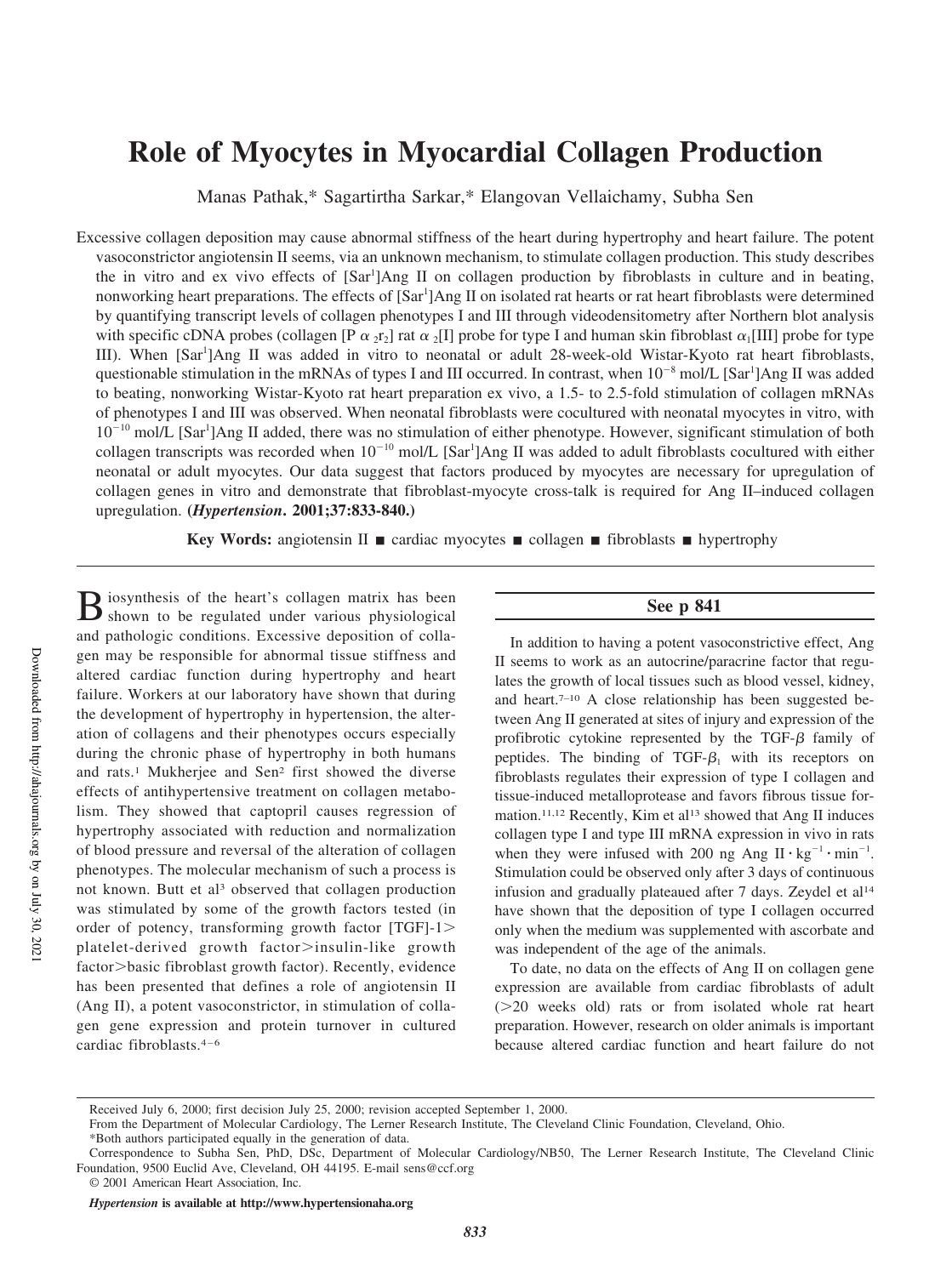

usually occur in young animals. Thus, the objectives of the present study were to examine, in parallel, the effect of [Sar<sup>1</sup>]Ang II on collagen phenotypes in vitro with fibroblasts in culture and ex vivo with an isolated beating, nonworking heart preparation in 28-week-old rats. Our data showed a distinct and significant difference between ex vivo and in vitro results with fibroblasts alone in culture and combinations of fibroblasts and myocytes, the 2 major types of cells present in the heart, from both neonatal and adult rats, in which a significant stimulation of collagen transcripts was observed; this suggests the participation of myocytes in modulation of collagen production.

## **Methods**

**Materials**

All tissue culture reagents used in this study were purchased from Life Technologies, Inc. All radiochemicals were obtained from DuPont-New England Nuclear. All restriction enzymes were from Boehringer Mannheim GmbH. All other chemicals and reagents were from Sigma Chemical Co. All rats used in this study were obtained from Taconic Farms. The investigation conforms with the "Guide for the Care and **Figure 1.** Effect of Ang II perfusion on the beating, nonworking heart preparation ex vivo. A, Autoradiograph showing the 2 transcripts (4.5 and 4.8 kb) of collagen (Col) type I mRNA and the 5.3-kb transcript of collagen type III mRNA. Isolated beating, nonworking rat hearts were perfused for 2 hours in the absence (control) and presence (treated) of 10<sup>-12</sup>, 10<sup>-10</sup>, and 10<sup>-8</sup> mol/L [Sar<sup>1</sup>]Ang II. An 18S RNA oligoprobe was used to normalize our results. B, Quantification of the different collagen transcripts. Dose-dependent significant stimulation of all of the collagen transcripts was found when Ang II was added to the ex vivo preparation.

Use of Laboratory Animals" (US National Institutes of Health, NIH publication No. 85-23, revised 1996).

## **Preparation of Fibroblasts in Culture**

Rat cardiac fibroblasts were isolated from normal 28-week-old Wistar-Kyoto (WKY) rats according to the method of Sil and Sen.<sup>15</sup> The flasks containing pure fibroblasts were then maintained at 37°C until the cells were confluent; they were subsequently passaged. The cells were used at 70% to 75% confluency and kept in serum-free medium for 24 hours before each experiment.

#### **Beating, Nonworking Rat Heart Preparation**

For the beating, nonworking heart preparation, normal 28-week-old WKY rats were heparinized with 500 U heparin and anesthetized with 20 mg/kg pentobarbital IP. The heart was taken out and washed with modified Krebs' buffer (pH 7.35) The buffer was bubbled with 95%  $O_2/5\%$   $CO_2$  for 30 minutes. The heart was then cannulated through the aorta and was perfused with buffer at 37°C at the rate of 135 mL/min. The heart was kept beating with a Grass electrical stimulator (frequency 8 Hz, duration 15 ms, 2.5 V).The positive and negative terminals were connected to the atria of the heart. A constant pressure of 75 mm Hg was maintained throughout the experimental period. [Sar<sup>1</sup>]Ang II was perfused with a small peristaltic pump and allowed to mix with the buffer. Proper concentrations of [Sar<sup>1</sup>]Ang II were carefully maintained. For a typical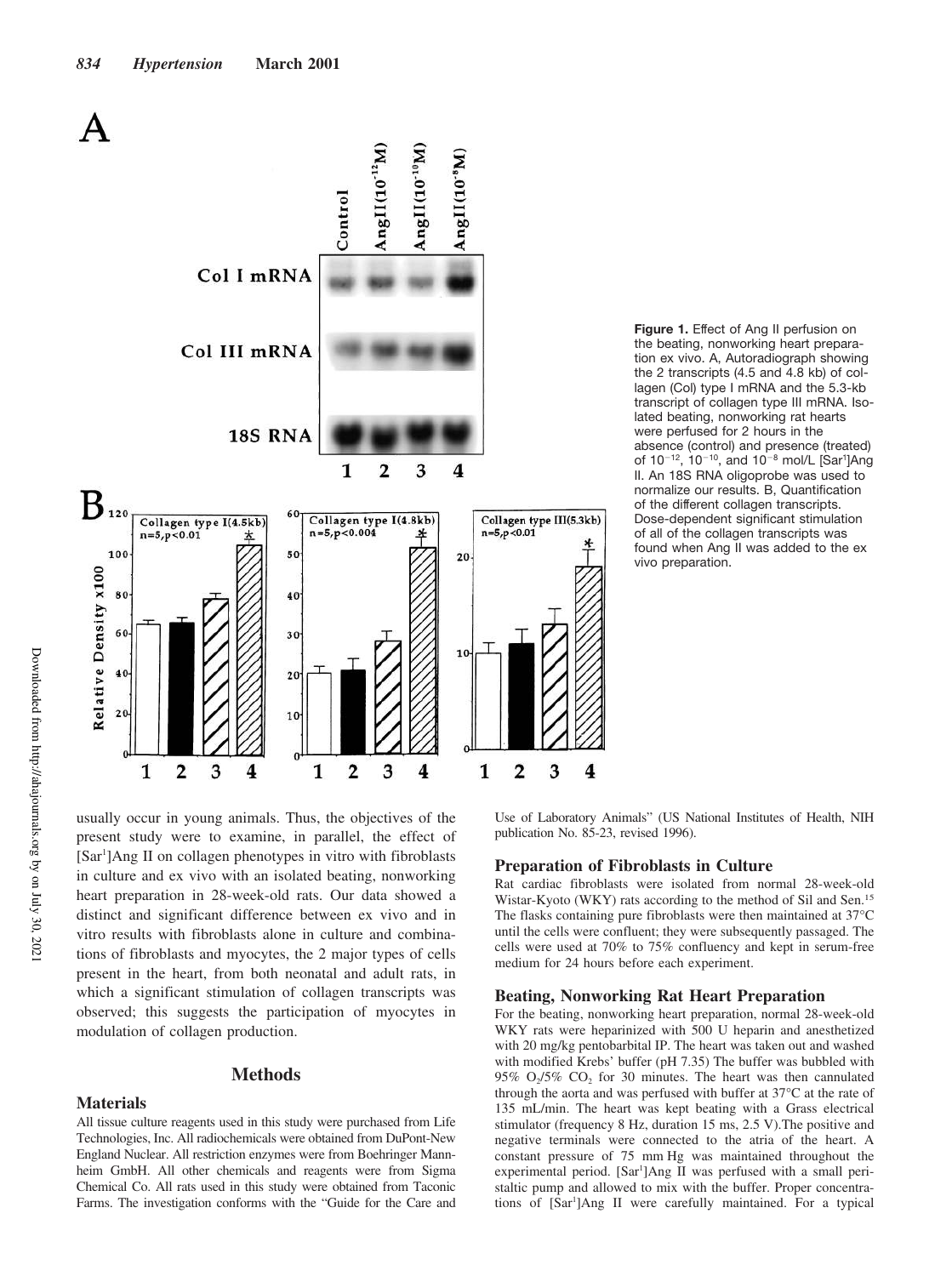

**Figure 2.** Estimation of total collagen ex vivo due to the effect of Ang II perfusion on the beating, nonworking heart preparation (A, control; B, 10<sup>-12</sup> mol/L Ang II; C, 10<sup>-10</sup> mol/L Ang II; D, 10<sup>-8</sup> mol/L Ang II). Total collagen was estimated by measuring the amount of hydroxyproline in the tissue as described in the text. Perfusion with 10<sup>-8</sup> mol/L [Sar<sup>1</sup>]Ang II significantly stimulated the total collagen level.

experiment, hearts were perfused with the buffer alone for 30 minutes and then perfused with [Sar<sup>1</sup>]Ang II for 2 hours. At the end of the experiment, the hearts were removed and kept frozen in liquid nitrogen.

#### **Preparation of Rat Myocytes in Culture**

Neonatal rat myocytes were isolated and cultured on laminin-coated glass coverslips placed in the standard 6-well plates according to the procedure described by Sil and Sen.<sup>15</sup> Adult myocytes were prepared on laminin-coated cover glasses according to the method of Bugaisky and Zak<sup>16</sup> with some modifications.

# **Experiment With Myocytes on Coverslips Added to Neonatal and Adult Fibroblasts in Culture**

Both neonatal and adult fibroblast cells  $(2\times10^6$  per well of standard 6-well plates) were incubated for 24 hours at 37°C in the absence (control) or presence (treated) of [Sar<sup>1</sup>]Ang II. Six-well plates, each containing neonatal and adult rat fibroblasts, respectively, were kept for incubation with neonatal and adult myocytes separately on coverslips or coculture inserts for 2 to 10 hours without the addition of [Sar<sup>1</sup>]Ang II. In the treated cultures (experimental), fibroblasts were incubated in the presence of  $10^{-10}$  mol/L [Sar<sup>1</sup>]Ang II with coverslips and inserts that contained myocytes. The cellular combination of fibroblasts and myocytes was incubated for 2 to 4 hours alone and then with  $10^{-10}$  mol/L [Sar<sup>1</sup>]Ang II for 20 hours at 37°C. The same amount of Ang II was replenished every 6 hours during the experiment.

#### **Extraction of RNA and Northern Hybridization**

Total RNA from fibroblast cells (in 6-well plates with or without myocytes) was isolated using the RNeasy minikit following the Qiagen protocol. RNA from each sample was then run on a 1% agarose-formaldehyde gel with DEPC-treated 1[times] MOPS as a running buffer, transblotted onto a GeneScreen membrane, and crosslinked in a UV crosslinker. The membrane was then subjected to prehybridization for 6 hours, followed by hybridization at 42.5°C for 16 hours. The hybridization of the same membrane was performed with 3 different radiolabeled probes: (1) collagen  $P\alpha_2r_2$  type I rat cDNA probe, (2) collagen  $\alpha_1$  type III human skin fibroblast cDNA probe, and (3) 18S rRNA oligoprobe. Hybridization and washing were performed according to Sambrook et al.<sup>17</sup> The membrane then was subjected to autoradiography. For estimation, the intensity of the bands was quantified with videodensitometry. The 18S RNA oligoprobe was used to normalize our results.

## **Quantification of Collagen**

Total collagen was quantified from each rat heart by measuring hydroxyproline with a modified Stagemann procedure.<sup>18</sup> The amount of hydroxyproline in unknown samples was calculated with a standard curve. Collagen content was estimated by multiplying the hydroxyproline content by a factor of 8.2 and was expressed as micrograms of collagen per milligram of heart tissue.

#### **Statistical Analysis**

Results are expressed as mean ± SEM. Data were analyzed by 2-way ANOVA, and the differences between groups were determined by the least-square means test (SUPERNOVA). Differences were considered statistically significant at  $P$ <0.05.

#### **Results**

## **Effect of [Sar1]Ang II on Beating, Nonworking Heart Preparation Ex Vivo**

As shown in Figure 1A, both the transcripts of collagen type I and the 5.3-kb transcript of collagen type III were significantly upregulated when the hearts were perfused with [Sar<sup>1</sup>]Ang II for 2 hours. After quantification with videodensitometry and normalization of results with 18S RNA, both transcripts of collagen type I were found to be upregulated more in the presence of  $10^{-8}$  mol/L [Sar<sup>1</sup>]Ang II than with either  $10^{-12}$  or  $10^{-10}$  mol/L Ang II (Figure 1B). The stimulation was 1.5-fold  $(n=5, P<0.01)$  for the 4.5-kb transcript and 2.5-fold  $(n=5, P<0.004)$  for the 4.8-kb transcript of collagen type I mRNA, when estimated over the respective control measurements. The stimulation of the collagen type III transcript was 1.8-fold  $(n=5, P<0.01)$  over the control.

## **Estimation of Total Collagen Ex Vivo**

Ex vivo hearts compared with the control show an increase in collagen content of  $\approx 33.8\%$ ,  $\approx 42.06\%$ , and  $\approx 67.50\%$  over control when perfused with  $10^{-12}$ ,  $10^{-10}$ , or  $10^{-8}$  mol/L [Sar<sup>1</sup>]Ang II,, respectively (n=5, P<0.01). Control heart measurement was 9.51 g/mg, whereas hearts perfused with  $10^{-12}$ ,  $10^{-10}$ , or  $10^{-8}$  mol/L [Sar<sup>1</sup>]Ang II resulted in the values of 12.73, 13.51, and 15.93 g/mg, respectively (Figure 2).

## **Effect of [Sar1]Ang II on Neonatal and Adult Rat Fibroblasts in Culture**

When the neonatal and adult (28-week-old) WKY rat heart fibroblasts in serum-free media were incubated for 24 hours at 37°C in the absence (control) or presence (treated) of the 3 different concentrations of  $\left[\text{Sar}^1\right]$ Ang II (10<sup>-10</sup>, 10<sup>-8</sup>, and 10<sup>-6</sup> mol/L, respectively;  $n=5$ ), there was no change over the control in either of the 2 collagen type I transcripts for  $10^{-10}$ or  $10^{-6}$  mol/L Ang II (Figure 3). There was, however, a questionable increase in both collagen type I transcripts for  $10^{-8}$  mol/L Ang II. For the same membrane, with a collagen type III cDNA probe  $(n=5)$ , no stimulation was observed (as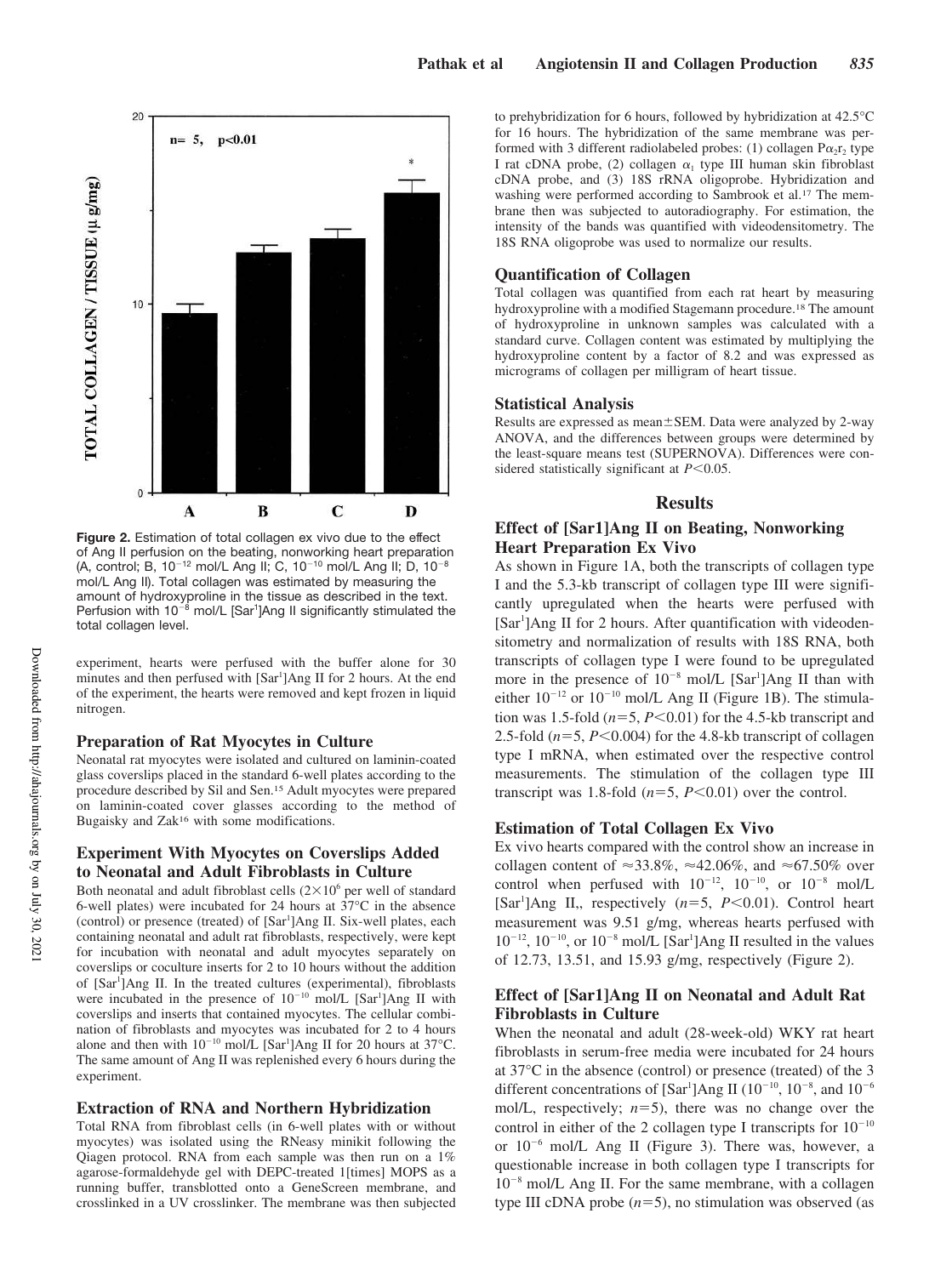

Figure 3. Effect of [Sar<sup>1</sup>]Ang II on neonatal and adult rat fibroblasts in culture. A, Autoradiograph showing the 2 transcripts (4.5 and 4.8 kb) of collagen type I mRNA and the 5.3-kb transcript of collagen type III mRNA. Lanes 1 and 5, controls (neonatal and adult); lanes 2 and 6, fibroblasts treated with  $10^{-10}$ mol/L [Sar<sup>1</sup>]Ang II; lanes 3 and 7, fibroblasts treated with 10<sup>-8</sup> mol/L [Sar<sup>1</sup>]Ang II; lanes 4 and 8, fibroblasts treated with 10<sup>-6</sup> mol/L [Sar<sup>1</sup>]Ang II. An 18S RNA oligoprobe was used to normalize our results. B and C, Quantification of the collagen transcripts. Ang II could not stimulate either collagen type I or type III transcripts in neonatal and adult rat cardiac fibroblasts.



# **Effect of [Sar<sup>1</sup> ]Ang II on Neonatal Rat Fibroblasts Cocultured With Neonatal or Adult Rat Myocytes** As shown in Figure 4, in the absence or presence of  $10^{-10}$  or

 $10^{-8}$  mol/L [Sar<sup>1</sup>]Ang II ( $n=5$ ), neonatal or adult rat myocytes cocultured with neonatal fibroblasts did not show any stimulation for either of the collagen phenotypes.

# **Effect of [Sar<sup>1</sup> ]Ang II on Adult Rat Fibroblasts Cocultured With Neonatal and Adult Rat Myocytes**

Fibroblasts from 28-week-old WKY rats cocultured with either neonatal or adult rat cardiomyocytes could upregulate the transcript levels of both collagen type I and type III quite significantly after incubation with Ang II at the concentration of  $10^{-10}$  mol/L. The results of these experiments are shown in Figures 5A and 6A. Both transcripts of collagen type I and type III transcripts were stimulated, more so when fibroblasts cocultured with myocytes were kept for 4 hours and then incubated with  $10^{-10}$  mol/L [Sar<sup>1</sup>]Ang II for an additional 24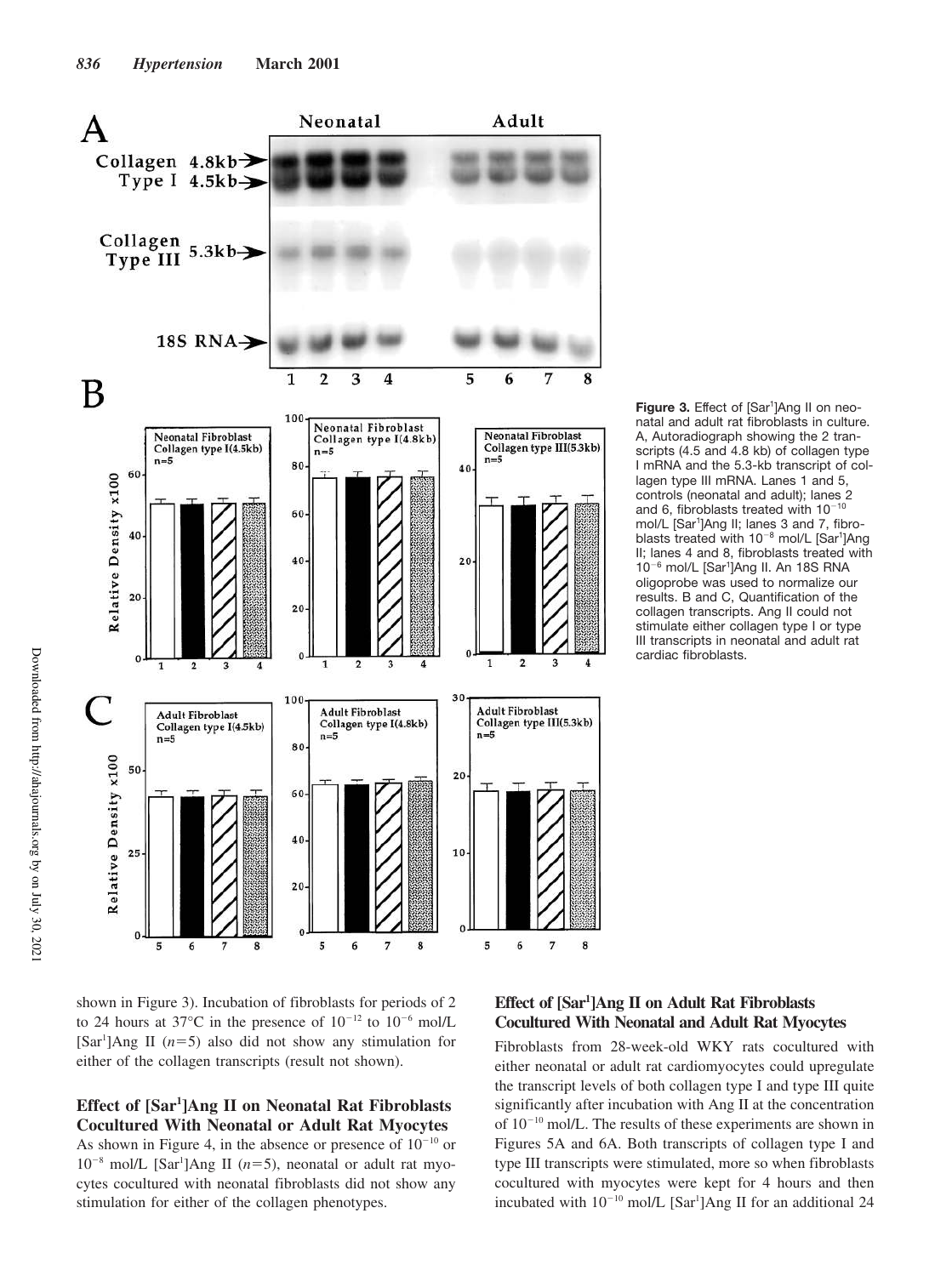

**Figure 4.** Effect of Ang II on neonatal rat fibroblasts together with neonatal rat myocytes in culture. A, Autoradiograph showing the 2 transcripts (4.5 and 4.8 kb) of collagen type I mRNA and the 5.3-kb transcript of collagen type III mRNA. Lane 1, fibroblasts alone; lane 2, fibroblasts treated with Ang II ( $10^{-10}$  mol/L); lane 3, fibroblasts combined with myocytes on coverslips; lanes 4 and 5, fibroblasts combined with myocytes on cover slips and treated with Ang II ( $10^{-10}$  mol/ L). B, Quantification of the different collagen transcripts. No significant stimulation was noted due to the addition of neonatal myocytes to neonatal fibroblasts.

hours. Figures 5B and 6B show the quantification of 4.5-kb (1.5-fold over the control,  $n=5$ ,  $P<0.001$ ) and 4.8-kb (1.7fold over the control,  $n=5$ ,  $P<0.005$ ) transcripts of collagen type I and the 5.3-kb  $(1.4\text{-fold over the control}, n=5,$  $P<0.005$ ) transcript of collagen type III after videodensitometry and appropriate normalization with an 18S RNA oligoprobe. We incubated the fibroblasts with myocytes in coculture plates for different lengths of time (2 to 6 hours) before the addition and incubation of  $10^{-10}$  mol/L [Sar<sup>1</sup>]Ang II for 24 hours, but we found that 4 hours of prior contact between fibroblast and myocytes results in the maximum upregulation of the collagen transcripts.

## **Discussion**

In the present study, we demonstrated that when Ang II was added to neonatal and adult rat fibroblasts in culture in vitro in a dose-dependent fashion, no change occurred in the transcript levels of collagen type I or type III (except some questionable increase for collagen I transcripts with  $10^{-8}$ mol/L [Sar<sup>1</sup>]Ang II). In contrast, in the beating, nonworking adult heart preparation, the addition of  $10^{-8}$  mol/L [Sar<sup>1</sup>]Ang II showed a significant stimulation ( $\approx$ 2-fold) of collagen mRNAs for both phenotypes (Figure 1). This observation suggests that the effects of Ang II in vitro and ex vivo are different and that Ang II may have an indirect effect on fibroblasts for collagen production. To understand the cellular mechanism for collagen upregulation by fibroblasts, we sought to probe into the involvement of some other cardiac cell types in the collagen gene action. When neonatal as well as adult myocytes were cocultured along with adult fibroblasts and incubated in the presence of  $10^{-10}$  mol/L [Sar<sup>1</sup>]Ang II, a significant upregulation in both collagen phenotypes was observed (Figures 5 and 6). However, when neonatal and adult myocytes were grown on coverslips and added to neonatal fibroblasts in culture in the presence of Ang II, there was no stimulation of either collagen phenotype.

It has been suggested that excessive collagen deposition is a potential cause of stiffness of the heart during the chronic phase of hypertrophy, especially during its transition to heart failure. The molecular mechanism for this abnormal collagen formation during the chronic phase is not clearly understood. Ang II, a potent vasoconstrictor, is believed to play a role in the stimulation of collagen production in vivo. Our study shows that although Ang II had a significant effect in the stimulation of collagen production in vivo and ex vivo, it had no effect when added to pure fibroblasts in vitro except with cardiomyocytes (although fibroblasts are reported to be the sole producer for collagen in heart).

Collagen biosynthesis is regulated at different levels of transcription and translation. Type I and type III are the 2 major types of collagen present in the myocardium in both normal and diseased myocardial tissue. Thus, the quality rather than the quantity of the collagen would be an important marker to define the pathophysiology during the chronic phase of hypertrophy and heart failure. Therefore, a ratio of type I and type III is an important marker for determination of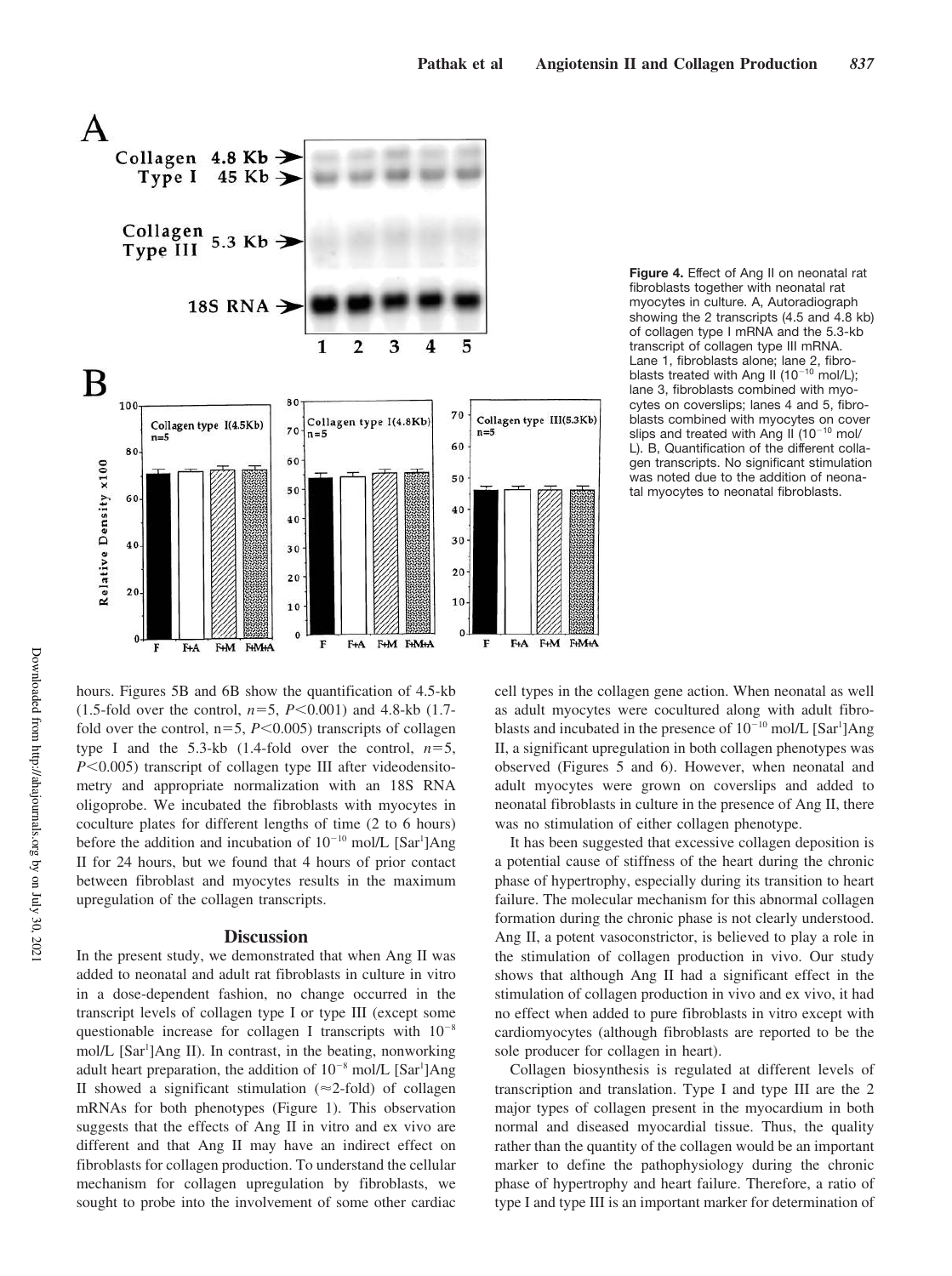

Figure 5. A, Effect of Ang II (10<sup>-10</sup> mol/L) on collagen (Col) I and III transcripts of adult rat fibroblasts, cocultured with neonatal rat myocytes. Lane 1, fibroblasts only; lane 2, fibroblasts with Ang II; lane 3, fibroblasts cocultured with myocytes for 12 hours, at which point Ang II was added. B, Quantification of the different collagen transcripts. Significant stimulation of all of the transcripts were observed after the addition of neonatal myocytes to adult fibroblasts.

the quality of collagen and therefore prediction of the stiffness of the heart muscle. Our in vitro study shows that regardless of the time of exposure of fibroblasts alone to [Sar<sup>1</sup>]Ang II, the fibroblasts did not alter collagen production, whereas a 2-hour perfusion of  $10^{-8}$  mol/L [Sar<sup>1</sup>]Ang II showed significant stimulation of collagen production at the transcription as well as translation levels in the whole-heart model.

Several studies in vivo have suggested that Ang II may also be a critical factor in mediation of cardiac hypertrophy.19–22 These observations are consistent with, although they do not prove, the notion that Ang II may act as an endogenous growth factor for the myocardium. Thus, Ang II, directly or in combination with other growth factors, may play an important role in the development of vascular hypertrophy and elevated arterial resistance in hypertension. It is thought that many factors play a direct role in abnormal collagen deposition, such as Ang II and TGF- $\beta$ , as well as an indirect role, such as prostaglandin  $A_2$ , bradykinin, NO, and endothelin-1, as either a stimulator or an inhibitor.<sup>3</sup> All of these other factors work indirectly through Ang II, and Ang II in turn stimulates collagen

formation. Therefore, the results from our study are important in understanding Ang II–mediated collagen deposition because the myocyte-generated factor plays an important role in stimulation of collagen formation in conjunction with Ang II. Our preliminary data suggest that the factor from myocytes is soluble. When the supernatants from the myocyte cultures (neonatal and adult) were added to the fibroblasts, similar upregulation of collagen was observed (data not shown). Furthermore, results from the present study opened new doors to understanding the molecular mechanism for collagen production. The nature of such factors is not known, nor can we comment on the nature of the factors produced by the myocytes, but we know that identification and characterization of the factors and development of an inhibitor would be important steps in the control of the deposition of excessive fibrous tissue during the chronic phase of hypertrophy and its transition to heart failure.

Cardiac hypertrophy and heart failure remain major health problems in the United States. The chronically failing heart is associated with alteration in tissue composition, including fibrous tissue deposition that appears in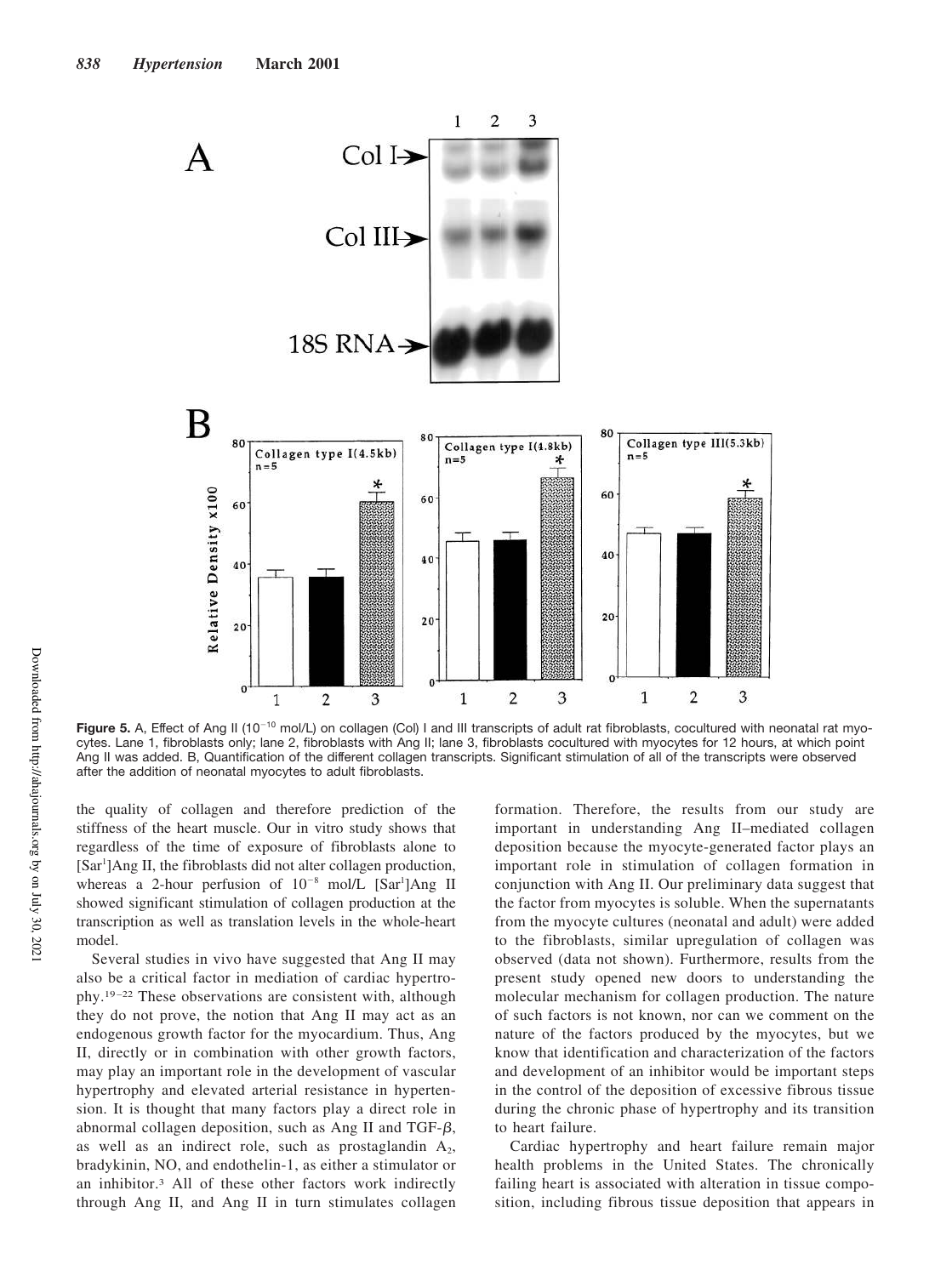

**Figure 6.** A, Effect of Ang II  $(10^{-10} \text{ mol/L})$ on collagen type I and type III transcripts of adult rat fibroblasts, cocultured with adult rat myocytes. Lane 1, fibroblasts alone (F); lane 2, fibroblasts treated with Ang II (FA); lane 3, fibroblasts added with myocytes on coverslips (FM); lanes 4 and 5, fibroblasts added with myocytes on coverslips and treated with Ang II (FMA). B, Quantification of the different collagen transcripts. Significant stimulation of all of the collagen transcripts were observed due to the addition of adult myocytes to adult fibroblasts.

both left and right ventricles.<sup>23</sup> Such adverse accumulation of extracellular matrix is believed to be in part responsible for myocardial stiffness and eventually affects the contractile behavior of the heart.<sup>24–29</sup> Therefore, understanding the cellular and molecular mechanisms responsible for the deposition of collagen (fibrous tissue) is an essential step in designing cardioprotective agents that could prevent the deposition of collagen and, therefore, fibrosis during heart failure.

#### **Acknowledgments**

This study was supported by grant RO1-HL-27838 from the National Institutes of Health (to Dr Sen). We are grateful to JoAnne Holl for typing the manuscript and to Christine Kassuba for editorial assistance.

#### **References**

- 1. Mukherjee D, Sen S. Alteration of cardiac collagen phenotypes in hypertensive hypertrophy: role of blood pressure. *J Mol Cell Cardiol*. 1993; 25:185–196.
- 2. Mukherjee D, Sen S. Alteration of collagen phenotypes in ischemic cardiomyopathy. *J Clin Invest*. 1991;88:1141–1146.
- 3. Butt RP, Laurent GJ, Bishop JE. Collagen production and replication by cardiac fibroblasts is enhanced in response to diverse classes of growth factors. *Eur J Cell Biol*. 1995;68:330–335.
- 4. Zhou G, Kandala JC, Tyagi SC, Katwa LC, Weber KT. Effects of angiotensin II and aldosterone on collagen gene expression and protein turnover in cardiac fibroblasts. *Mol Cell Biochem*. 1996;154:171–178.
- 5. Schorb W, Booz GW, Dostal DE, Conrad KM, Chang KC, Baker KM. Angiotensin II is mitogenic in neonatal rat cardiac fibroblasts. *Circ Res*. 1993;72:1245–1254.
- 6. Sadoshima J, Izumo S. Molecular characterization of angiotensin II–induced hypertrophy of cardiac myocytes and hyperplasia of cardiac fibro-

blasts: critical role of the AT<sub>1</sub> receptor subtype. *Circ Res*. 1993;73: 413–423.

- 7. Mizuno K, Nakamaru M, Higashimori K, Inagami T. Local generation and release of angiotensin II in peripheral vascular tissue. *Hypertension*. 1988;11:223–229.
- 8. Baker KM, Booz GW, Dostal DE. Cardiac actions of angiotensin II: role of an intracardiac renin-angiotensin system. *Annu Rev Physiol*. 1992;54:  $227 - 241$
- 9. Lindpaintner K, Ganten D. The cardiac renin-angiotensin system: an appraisal of present experimental and clinical evidence. *Circ Res*. 1991; 68:905–921.
- 10. Wolf G, Neilson EG. Angiotensin II induces cellular hypertrophy in cultured murine proximal tubular cells. *Am J Physiol*. 1990;259(5 pt 2):F768–F777.
- 11. Willems IE, Havenith MG, De Mey JG, Daemen M J. The  $\alpha$ -smooth muscle actin-positive cells in healing human myocardial scars. *Am J Pathol*. 1994;145:868–875.
- 12. Brenner DA, Rippe RA, Rhodes K, Trotter JF, Breindl M. Fibrogenesis and type I collagen gene regulation. *J Lab Clin Med*. 1994;124:755–760.
- 13. Kim S, Ohta K, Hamaguchi A, Yukimura T, Miura K, Iwao H. Angiotensin II induces cardiac phenotypic modulation and remodeling in vivo in rats. *Hypertension*. 1995;25:1252–1259.
- 14. Zeydel M, Puglia K, Eghbali M, Fant J, Seifter S, Blumenfeld O. Properties of heart fibroblasts of adult rats in culture. *Cell Tissue Res*. 1991; 265:353–359.
- 15. Sil P, Sen S. Angiotensin II and myocyte growth: role of fibroblasts. *Hypertension*. 1997;30(2 pt 1):209–216.
- 16. Bugaisky LB, Zak R. Differentiation of adult rat cardiac myocytes in cell culture. *Circ Res*. 1989;64:493–500.
- 17. Sambrook J, Fritsch EF, Maniatis T. *Molecular Cloning: A Laboratory Manual*, 2nd ed. Cold Spring Harbor, NY: Cold Spring Harbor Laboratory Press; 1989:9.52–9.54.
- 18. Bergman I, Loxley R. Two improved and simplified methods for the spectrophotometric determination of hydroproline. *Anal Chem*. 1963;35: 1961–1965.
- 19. Khairallah PA, Kanabus J. Angiotensin and myocardial protein synthesis. *Perspect Cardiovasc Res*. 1983;8:337–347.